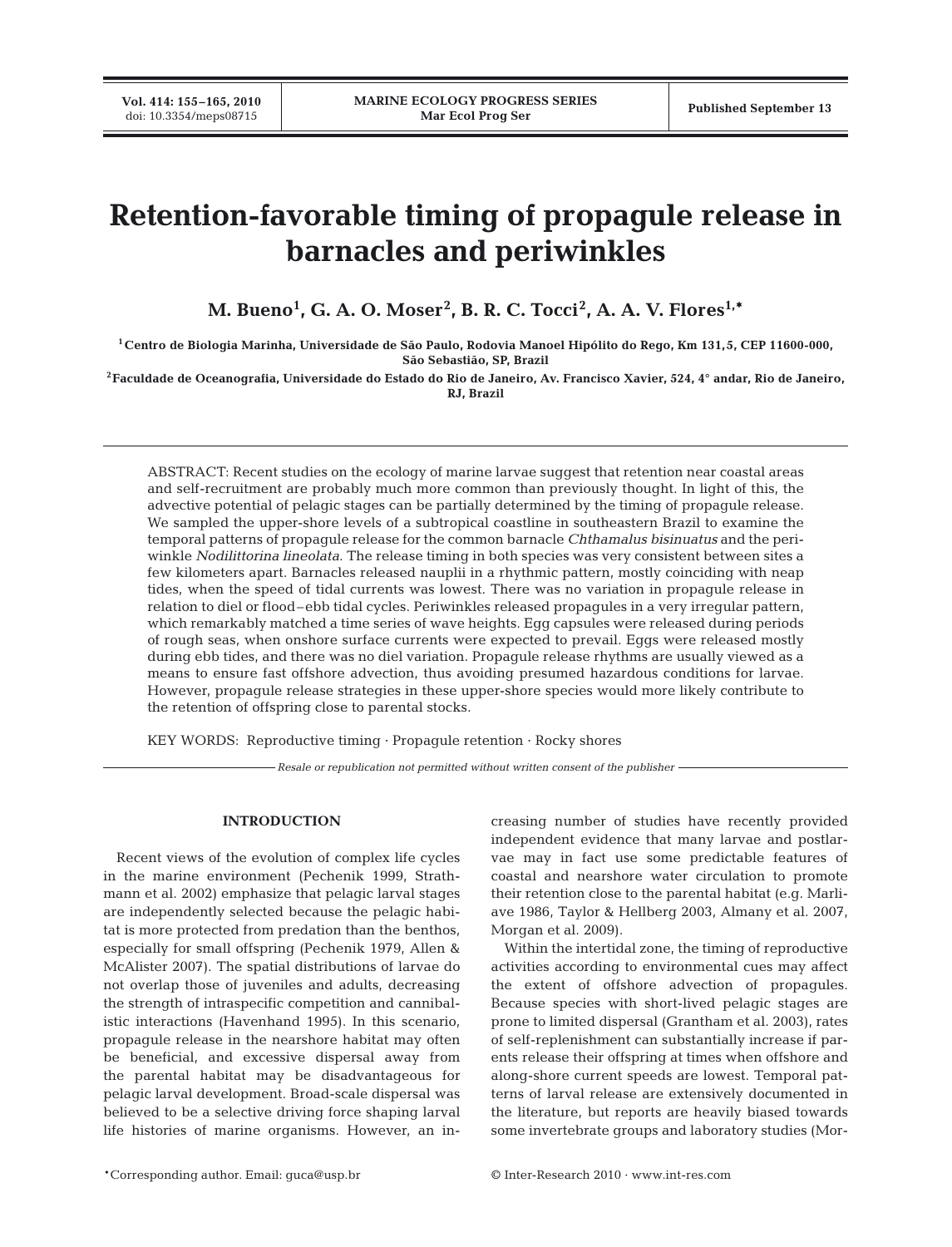gan 1995). In the case of intertidal brachyuran crabs, an extensive dataset suggests that hatching is timed with different environmental cycles, so that optimal release is expected to take place during spring tides, at nocturnal ebbing periods, ensuring a fast offshore advection to a habitat patch where predation risk is lower (Forward 1987, Morgan 1995). By this means, larvae may easily be transported off coastal retention zones. However, intertidal crabs are mobile animals which can undertake tidal excursions prior to hatching and larval development is relatively long, usually lasting from 3 to 10 wk (Hines 1986). In rocky shores, the most abundant organisms are sessile or sedentary, and their larvae develop relatively faster. Many of these animals also respond to environmental cues, which are far less predictable. For instance, phytoplankton blooms were shown to trigger spawning and larval release events in different marine invertebrates (Barnes 1962, Starr et al. 1990, 1991), and mechanical stimulation, which may simulate wave action, is frequently used to obtain gametes in mussels and polychaetes in the laboratory (e.g. Young 1945, Eckelbarger 1976). In such cases, ripe individuals must be capable of retaining their fully developed eggs until they perceive release-inducing stimuli. Because these environmental cues are highly stochastic, they are also very difficult to anticipate. Endogenous control in such species would explain little of their temporal release patterns.

Evidence of rhythmic spawning of gametes or larval hatching is usually obtained in the laboratory and mostly reveal different forms of endogenous control (e.g. Alifierakis & Berry 1980, De Vries & Forward 1989, Saigusa & Kawagoye 1997). However, real temporal patterns can be quite different because environmental cues may completely override endogenous rhythms. Natural patterns can be spatially consistent for different groups (Gaudette et al. 2006, Flores et al. 2007); hence, underlying processes responsible for release activity may be the same over relatively large scales. Although still very scarce, information on the timing of propagule release by natural intertidal populations can be important in clarifying reproductive strategies and assessing dispersal potential, which is considered a key issue in conservation marine ecology.

The extent to which intertidal invertebrates rely on tidal cues to release their propagules may vary considerably in accordance with shore height. Accurate timing with tidal phase in mid and low-shore dwelling animals is crucial because propagules released during the flooding tide would face an unaffordable risk of being stranded. In the upper shore, brief immersion periods are restricted to spring tides and wave splash is the only means by which water may reach these shore levels during neap periods. Therefore, the risk of stranding is low and cross-shore advection due to tidal currents may not be substantially different for propagules that are released during these very brief ebb and flood-tide phases. In many wave-swept shores where the tidal range is low, the chthamalid barnacle zone may be located several centimeters above the mark of the highest astronomical water level (Venegas et al. 2002). Under these conditions, barnacles and other sessile organisms following a similar intertidal vertical range should release their propagules immediately upon contact with splashed water. There is no reason, therefore, to expect that release activities of uppershore invertebrates are restricted to spring tides, even if they were immersed only during this lunar phase. Thus, favorable conditions throughout the tide-amplitude cycle can be explored by high-shore organisms, resulting in either the export or retention of their offspring. To our knowledge, besides the work by Macho et al. (2005), there are no published reports of field measurements that may elucidate propagule release strategies for high-shore invertebrate assemblages.

The barnacle *Chthamalus bisinuatus* (Pilsbry) and the gastropod *Nodilittorina lineolata* (d'Orbigny) are dominant organisms in the upper mesolittoral and supralittoral zones, respectively, of the rocky intertidal along the southeastern Brazilian coast. There is no information on the larval ecology of these 2 species. Estimates of the larval development of tropical chthamalid barnacles (Yan & Chan 2001, Yan 2003) range from 13 to 21 d (depending on temperature), which is a relatively short period compared to those in other invertebrates. Assessing the duration of pelagic stages of littorinids is far more difficult. Egg capsules are often released in the water and may take only 3 to 7 d to hatch; however, the duration of the veliger larva may vary from a few days to several weeks in temperate areas (Pilkington 1971, Fish & Fish 1977, Son & Hong 1998). This variation may be related to delayed metamorphosis in the absence of proper stimuli for settlement (Pechenik 1980), but may also be due to changes in other factors such as temperature and food supply. Because temperature largely determines larval development rate (O'Connor et al. 2007), we expect tropical littorinid larvae to develop more rapidly into competent stages in the presence of appropriate habitat cues.

In the first part of the study, we obtained daily temporal series of propagule release for the above species, and monitored key environmental variables that could explain variation in release rates in these 2 species. Two different natural populations, which were a few kilometers apart, were sampled to verify whether patterns were spatially consistent. As a second objective, a third location was chosen to determine whether rates of propagule release change according to the tidal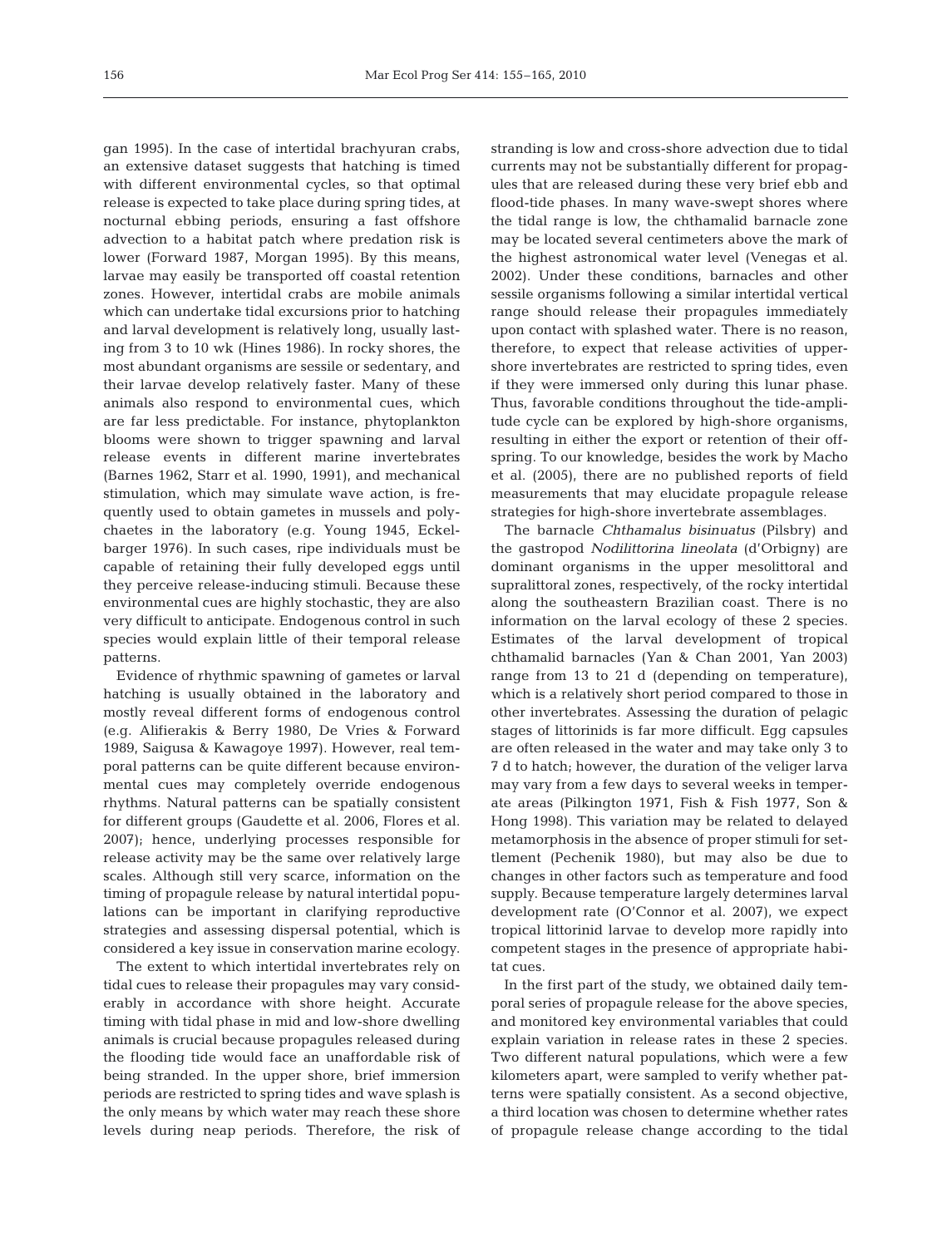(ebb vs. flood phases) or the day–night cycles. We used the results to identify which environmental factors might shape temporal variation in propagule release, and evaluate the reproductive strategy of these important rocky shore species, with emphasis on their dispersal potential.

## **MATERIALS AND METHODS**

**Study area.** The study was conducted in different rocky shores along the littoral of São Paulo State (SP), which is located in the southeastern coast of Brazil (Fig. 1). In this region, the tidal regime is semidiurnal and the tidal range varies from 1.1 to 1.5 m during spring-tide periods. Time series of propagule release were obtained at 2 sites within Santos and São Vicente urban areas, namely at Ilha Porchat (a rocky outcrop forming a peninsula into the bay) and Emissário (an artificial jetty built on boulders), which host a well-developed intertidal community. Both are moderately exposed areas that mostly face wave action from the south (Emissário) or southeast (Ilha Porchat) (Fig. 1). Frequencies of propagule release according to the diel and tidal cycles were measured from populations at Zimbro (23° 49' 26'' S, 45° 25' 10'' W), which is a sheltered rocky shore located 120 km north, in São Sebastião, SP.

**Time series of propagule release.** *Sampling and laboratory analyses:* Fieldwork consisted of daily visits to both shores around diurnal low tides from mid-summer (January 29, 2007) to early autumn (March 29, 2007), comprising 68 d. Sampling of biological data included the estimation of release rates of barnacle nauplii and periwinkle egg capsules, and the assessment of nearshore density of microphytoplankton. In both invertebrate species, daily release rates were

obtained from adult individuals that were previously exposed to natural environmental variability within a spatial range of tens of meters. Confinement within sampling traps was restricted to a 1 d period prior to measurements. In the case of barnacles, different traps were set to cover this range, while periwinkles had to be removed from their natural habitat and placed in a collective trap.

We used the trap described by Bueno & Flores (2008) to quantify naupliar release. Briefly, this is a sampling device that is directly screwed to a rock (enclosing a  $9 \times 9$  cm area), and includes a collecting tube at the lower end where larvae remain in seawater until the sample is recovered. A foam frame was used to seal the trap to the rock surface, thus minimizing larval loss. The trap was designed to be installed in vertical walls, so that water exchange was allowed through lateral and frontal apertures (screened with a 150 µm mesh) in both the box that was attached to the rock and the collecting tube. Most of the trap surface was screened and water flow was therefore likely to be similar to that in the surrounding untouched rock surface. However, the screens provided some shade, which could reduce temperature variation inside the traps. At low tide, when samples were obtained, released materials accumulated in the lower 6 cm of the collecting tube. At each shore, 3 sampling areas of dense barnacle cover (80 to 90%), which were separated by a distance of tens of meters, were established in an attempt to obtain a more general temporal pattern. In each of these areas, 10 contiguous trap positions delimiting sampling plots were set in 2 different rows to reduce the number of drilled holes while maintaining the traps in a narrow vertical range. A  $5 \times 2$  arrangement was not always possible because irregular rock surface areas that prevented a tight fastening of the traps were



Fig. 1. Study area, indicating the sites where the temporal patterns of larval release were obtained. Ilha Porchat (IP) and Emissário (EM) are located in the São Vicente Island (right panel), which is a fully urbanized area straddling the counties of São Vicente and Santos, São Paulo, Brazil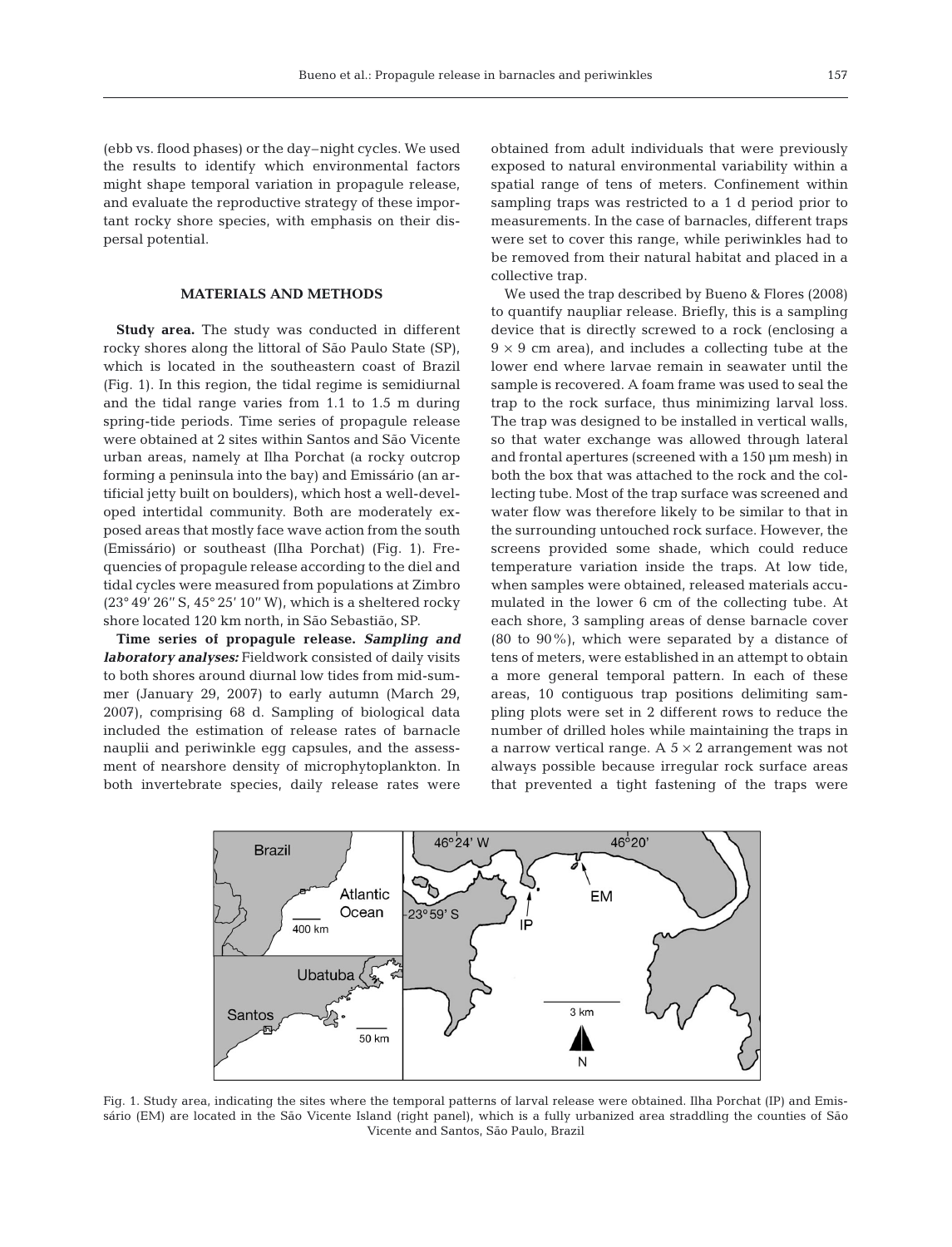avoided. By sampling different barnacle plots, the negative effects of manipulation were greatly reduced. On any given day, only 1 trap at each of the 3 sampling areas was sampled for barnacle larvae; the remaining 9 positions were left untouched. The position of traps within areas was previously determined at random within blocks of 10 d without replacement, thus ensuring that no single plot could be sampled more than once during each of these 10 d periods, and >7× during the whole study. After thorough rinsing of the collecting tubes, all retained materials were preserved in the field using a 70% ethanol solution and larvae were counted in the laboratory under a dissecting microscope. Eventual remnants within the square enclosure box could not be recovered because they had dried out by the time of sampling.

A different trap was used to estimate the release of egg capsules by periwinkles; this consisted of a PVC pipe (75 cm long, 4.5 cm diameter) that was attached to vertical rocky surfaces, as in the case of barnacles. Four circular windows (5 cm diameter) that were screened with a 150 µm nylon mesh were evenly spaced along the trap to allow water flow. Removable plastic caps were used to close the trap at both ends. Snails inside such a device were more likely to experience an exchange of air, light and water comparable to that inside crevices, where most animals are found, but much less exchange compared to animals in open rock. A single trap was installed in a vertical position at each shore, covering the entire *Chthamalus bisinuatus* belt and the lower 30 to 40 cm of the supralittoral zone, encompassing most of the natural distribution of *Nodilittorina lineolata* at the study sites. Every day, groups of large snails  $(n = 200;$  shell height  $> 2$  mm) were randomly sampled along vertical transects in these same shores and placed inside the traps. Transects were established over a shoreline of 40 to 50 m, and experimental snails were therefore originally subjected to variable environmental conditions. During low tides, when samples were processed in the field, the water retained in the lower 16 cm of the traps was sieved, and all materials released by snails over the preceding day were rinsed into vials and preserved. Before introducing a new group of individuals, the interior of the trap was cleaned with a pipe brush. Egg capsules were counted in the laboratory as above.

Because the density of microphytoplankton could trigger release activity, a 300 ml surface water sample was collected each day at both shores to quantify the density of different taxonomic groups. All samples were preserved in neutralized 0.4% formalin, as described by Andersen & Throndsen (2003), and planktonic particles were allowed to settle in a graduated cylinder over 4 d. Most of the supernatant (75 to 90%) was carefully suctioned, and the concentrated sample was resuspended and homogenized. A 1 ml sample was then placed in a Sedgwick-Rafter chamber and cells were counted according to Guillard & Sieracki (2005). At least 400 cells were counted in each sample, rendering error estimates of ~10% (Lund et al. 1958). The phytoplankton was first classified into diatoms and dinoflagellates. Because *Skeletonema* cf. *costatum* (Grev.) Cleve prevailed throughout the study, this species was counted separately from other diatoms. However, correlation analyses were restricted to *S. costatum* because this was the only group in which temporal density variation was found to be consistent between sites ( $r = 0.27$ ,  $p < 0.05$ ; lag 1 d) — a characteristic that was also observed for the release of nauplii and egg capsules (see 'Results'). Because our capacity to process microphytoplankton samples was limited to a single daily sample at each shore, we cannot discount the possibility that other phytoplankton groups may have varied consistently in a similar way. The effect of these groups could not be properly assessed.

Data for physical variables were either obtained specifically for this study or accessed from publicdomain sources. Salinity data were recorded *in situ* using a YSI 30 probe. Salinity readings  $(n = 3)$  were recorded at each shore and day, close to *Chthamalus bisinuatus* sampling areas and during diurnal low tides. Because sampling sites are not directly affected by estuarine waters, high-frequency salinity variation due to tidal exchange is negligible. Temporal trends would therefore mostly reflect movements of coastal and oceanic waters or wind-driven vertical mixing, which are processes with a typical duration of a few to several days. Time series of air temperature maxima and minima at a station in Santos were retrieved from the meteorological records of the Instituto Agronômico de Campinas, SP, Brazil, and series of wave height and orientation, which were estimated for the study area, were obtained from the NOAA database. Daily averages of tidal range were calculated from the tables published by the Brazilian Navy for the Santos harbor.

*Numerical and statistical analyses:* The time series of propagule release for both species were subjected to spectral analyses to discriminate harmonic components (Rayner 1971), and autocorrelation analyses were run to verify whether peaks in periodograms match significant correlations at corresponding lags. All time series were either log-transformed or firstdifferenced to meet the assumption of stationarity (Shumway & Stoffer 2006). Then, autoregressive integrated moving average (ARIMA) models were fitted to the data according to autocorrelation functions (ACFs), and resulting white-noise series, i.e. series not showing significant lags in ACFs (Box et al. 1994), were used to test cross-correlations between sampled parameters.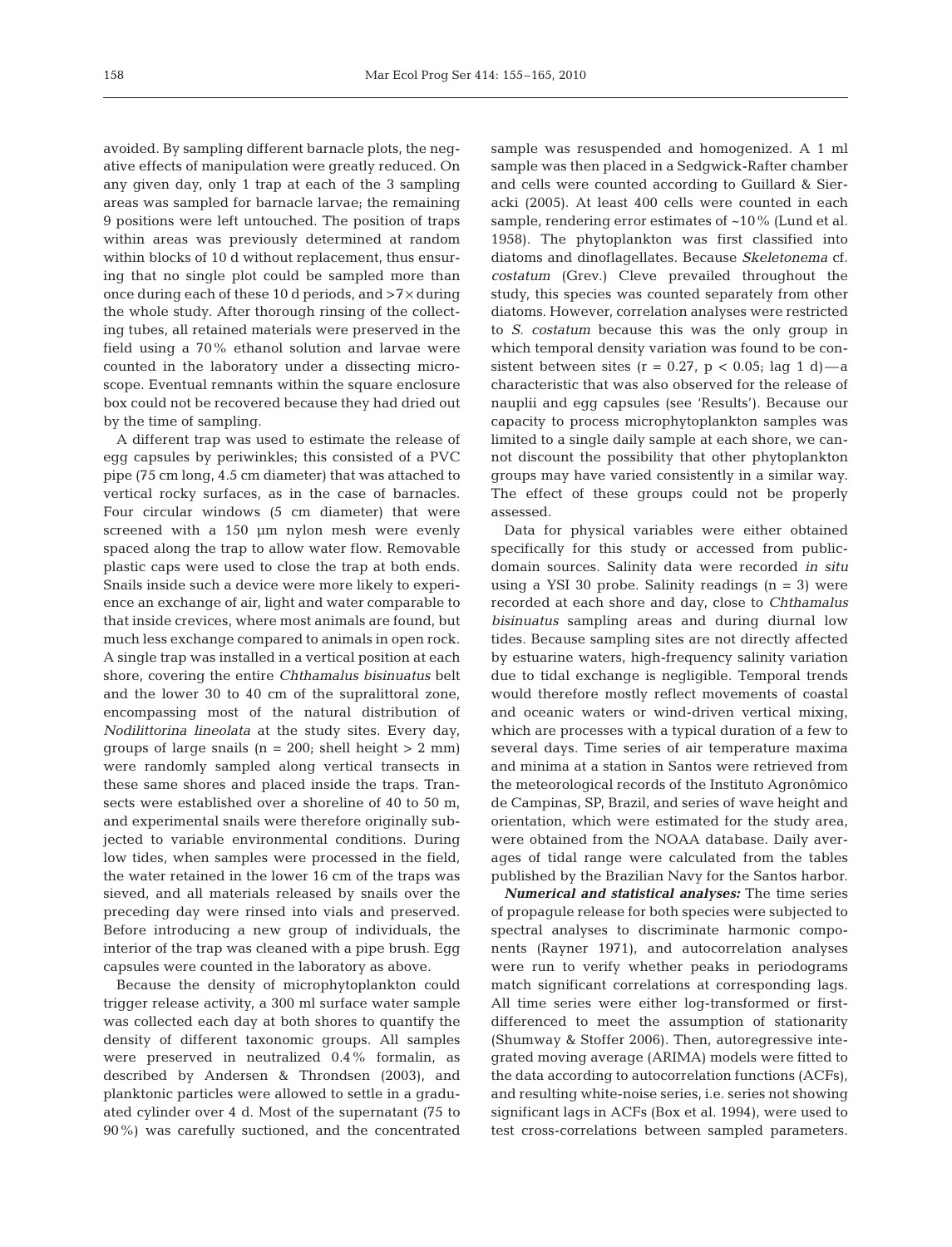Because events of naupliar release tended to occur during periods of low tidal amplitude (see 'Results'), when desiccation at this tide level should be highest, the eventual effect of temperature was tested using simple correlation analyses between maximum records of larval delivery and average temperature values in the preceding 1 to 5d.

**Diel and tidal variation of propagule release.** *Sampling:* This part of the study was conducted during the summer of 2008, from January 14 to February 9. Within this period, we previously selected the days when high tides would reach the upper shore and then randomly chose five 3 h periods, centered on the time of high tide, within the dark and light phases. When sea level did not reach the expected high-tide water mark and the *Chthamalus bisinuatus* zone remained exposed, we postponed sampling until conditions allowed fieldwork. As a result, most sampling dates were clustered in 2 spring-tide periods, January 23 to 26 and February 7 to 9, but occasional sampling took place in neap periods, at times of wind-driven positive anomaly (January 14 and 28). During each of these 3 h periods, plots were sampled at 15 min intervals. Diurnal sampling took place either during the early morning (05:45 to 08:45 h) or late afternoon (16:00 to 19:00 h), and nocturnal sampling occurred between 02:00 and 05:30 h. For both barnacles and snails, we used the same trap as above to estimate naupliar release, but in this case, the trap was installed upside down. The collecting tube was removed and a hose was connected in its place; the hose was then coupled to a manual pump that was fixed on the rocks 1 m above. Released materials therefore did not passively accumulate in the trap, but were actively pumped off at the time of sampling. Two different vertical areas that were spaced a few meters apart were delimited in the shore at 2 different levels: an upper level corresponding to the *C. bisinuatus* cover, 0.40 to 0.50 m above the mean tide level (MTL), and a lower level, ~30 cm below, where the mytilid *Brachidontes solisianus* (d'Orbigny) prevails. Although reaching the lower *B. solisianus* cover, periwinkles are mostly found at the *C. bisinuatus* zone and above. However, we could not sample higher on the shore because snails that were held at more than +0.70 m MTL would be hardly inundated. As above, contiguous trap positions were defined to reduce manipulation at any given plot. In this case, 6 positions were established at each area and level, following the procedure detailed above. Traps were held in the same position during each of the 3 h sampling periods and therefore a single plot could not be sampled more than twice. In each trap, 100 snails were added during each 3 h period. Egg capsules were counted for traps that were placed at both heights, but nauplii were only counted for traps that were installed at the higher shore level because density of adult barnacles at the lower level were too low to obtain adequate release records. At sampling, water was pumped repeatedly to ensure that all contents within the trap were renewed a few times. Suspended materials were retained in a sieve and preserved in 70% ethanol.

*Statistical analyses:* On some occasions, the water level did not reach the study areas over the whole period; hence, the number of 15 min samples varied among the flood and ebb phases (levels within 'tidal phase') within diurnal and nocturnal phases (levels within the 'diel' factor). A minimum of 2 and a maximum of 14 samples were obtained for each combination of 'diel' and 'tidal phase' in the case of barnacles, and 'tidal phase', 'diel' and 'shore height' (2 levels, high and low) in the case of snails. For each sampling period, counts of egg capsules or nauplii were averaged for each tidal phase, rendering 5 replicate observations for each analysis. Estimates of release were calculated as number of propagules per trap per hour. Data were analyzed according to fully orthogonal ANOVA models (2- and 3-way for barnacles and snails, respectively). In both cases, the variance differed among level combinations (Cochran's test, 0.01 < p < 0.05), and the square-root transformation was only efficient in the case of *Nodilittorina lineolata*. The procedure was however maintained for *Chthamalus bisinuatus* because the sampling design was balanced and replication was relatively large  $(n = 5)$ , thus allowing a safe interpretation of results (Underwood 1997).

## **RESULTS**

#### **Time series of propagule release**

During fieldwork, calm waters were interrupted by periods of weak to moderate wave action (usually 4 to 6 d; Fig. 2a), which apparently affected nearshore conditions. Wave height was positively correlated with average salinity at sampled shores with no delay  $(r =$ 0.43, p < 0.05; Fig. 2a,b), and negatively correlated with the density of *Skeletonema* cf. *costatum* at a lag of 4 d  $(r = 0.31, p < 0.05;$  Fig. 2b,c), suggesting that surface waves may affect different water-column parameters.

# *Chthamalus bisinuatus*

The temporal release pattern in this species was very similar at Ilha Porchat and Emissário. Spatial consistency is confirmed by cross-correlation analysis, which indicates maximum match at no lag (Fig. 3). There was a clear rhythmic pattern of release. Spectral analyses that was run for the average release at these sites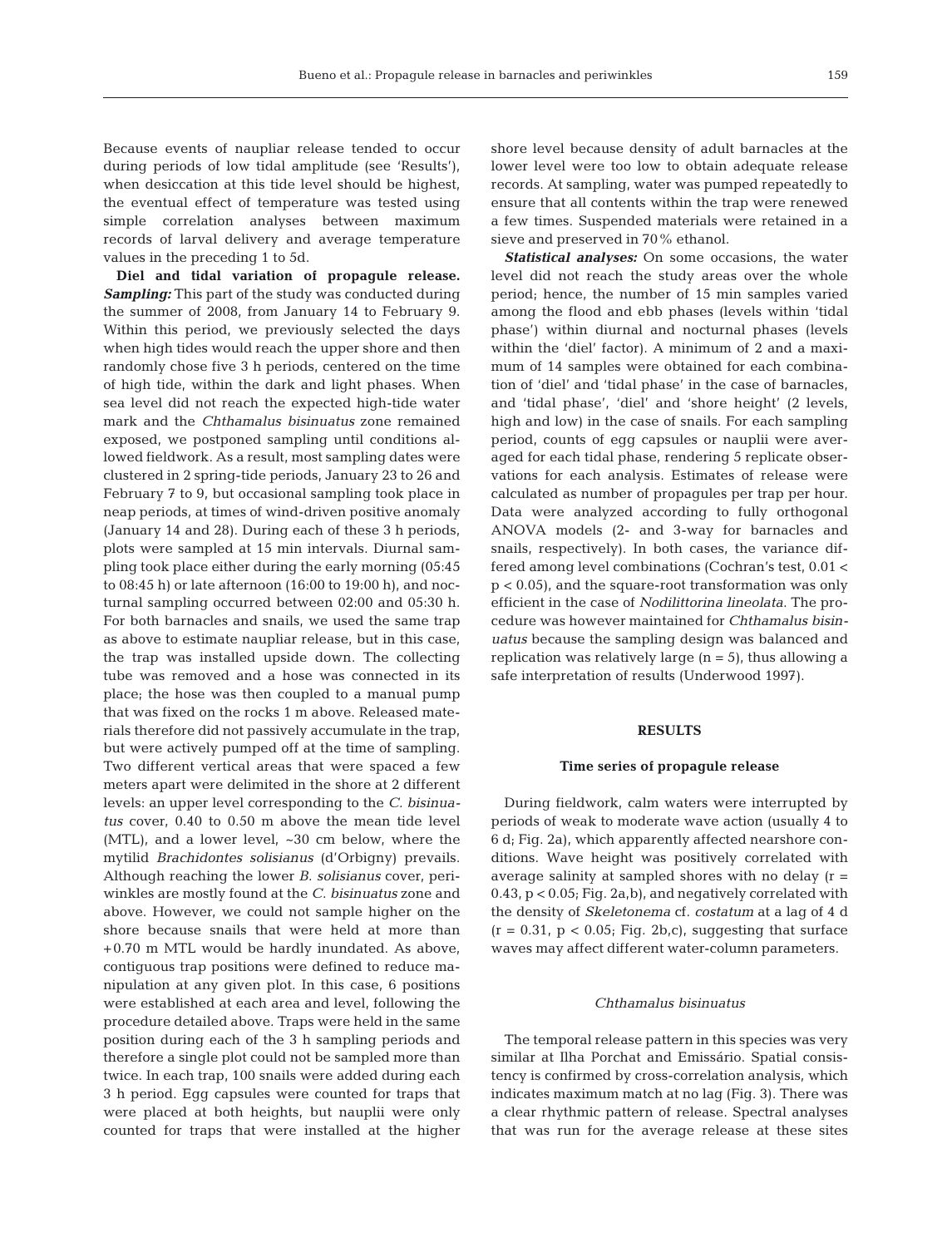

Fig. 2. Time series of (a) wave height, (b) salinity and (c) density of *Skeletonema costatum* cells over the study period. Salinity (n = 6) and *S. costatum* (n = 2) density values are averages for the 2 sampled shores

showed a clear peak at 11.3 d, which closely matches significant auto-correlation coefficients at 12 and 13 d  $(r = 0.28$  and 0.30, respectively;  $p < 0.05$ ). The frequency of events was considerably larger than was expected for a semilunar pattern (14.8 d), but the crosscorrelation between the white-noise series of naupliar release and tidal range was significant at 7 d lag (Table 1, Fig. 4). Because this is nearly half of the semilunar period, such correlation could also translate to a negative one at no delay, indicating that nauplii are more frequently released during neap periods, as suggested in Fig. 4a. Barnacles also responded positively to salinity, but with a delay of 7 d (Table 1). Correlation coefficients between peaks of barnacle larval release and air temperature, which averaged from 27 to 31°C, were all positive and relatively high for all preceding time windows (1 to 5 d,  $0.36 < r < 0.77$ ), but remained insignificant  $(0.13 < p < 0.55)$ , possibly due to the small sample size  $(n = 5)$ . The highest correlation coefficient and smallest p*-*value were obtained for temperature data for the 2 preceding days ( $r = 0.77$ ,  $p = 0.13$ ).

# *Nodilittorina lineolata*

Release for *Nodilittorina lineolata* was consistent between the sampled shores, but a 1 to 2 d delay was observed from Emissário to Ilha Porchat (Fig. 3). Harmonic components were not clear and their significance was not backed by autocorrelation analysis. The average time series using the data at these 2 sites was remarkably similar to the temporal variation in wave height (Fig. 5a). White-noise series of these 2 variables remained positively correlated at no lag (Fig. 5b, Table 1). Delayed egg capsule release at Ilha Porchat is apparently linked to the pattern of wave propagation in coastal waters. Waves invariably came first from the south (directly impacting Emissário) but shifted to the southeast (heading to Ilha Porchat; Fig. 1), and the average time they took to change direction was ~2 d (Fig. 3). None of the remaining variables was significantly correlated with the rate of egg capsule release (Table 1).

#### **Diel and tidal variation of propagule release**

During the sampling period, average release rate for barnacles and snails was 9 nauplii  $h^{-1}$  and 43 egg capsules  $h^{-1}$ , respectively. No differences in the rate of naupliar release according to tidal or day–night cycles were observed (Table 2). For *Nodilittorina lineolata*, differences between diurnal and nocturnal release

Table 1. Cross-correlation analyses between average series of propagule release rates and environmental variables. Correlation coefficients (r) and respective lags, in days (d), are provided for cases with statistical significance ( $p < 0.05$ ). ns: nonsignificant. *S*.: *Skeletonema*

| Variable        | r/aq(d) | Chthamalus bisinuatus Nodilittorina lineolata<br>$r/laq$ (d) |  |  |
|-----------------|---------|--------------------------------------------------------------|--|--|
| Tidal amplitude | 0.34/7  | ns                                                           |  |  |
| S. costatum     | ns      | ns                                                           |  |  |
| Wave height     | ns      | 0.49/0                                                       |  |  |
| Salinity        | 0.35/7  | ns                                                           |  |  |

Table 2. Results of factorial ANOVA models accounting for propagule release variation in relation to the diel and tidal cycles and, for *Nodilittorina lineolata*, in relation to shore level. *C*: Cochran's test for homoscedasticity. ns: nonsignificant;  $*$ <sub>p</sub> < 0.01

| Source                  | Chthamalus<br>bisinuatus |      |    | <i>Nodilittorina</i><br>lineolata |       |     |
|-------------------------|--------------------------|------|----|-----------------------------------|-------|-----|
|                         | df                       | F    | р  | df                                | F     | р   |
| Diel (D)                | 1                        | 1.79 | ns | 1                                 | 1.34  | ns  |
| Tidal phase (T)         | 1                        | 0.24 | ns |                                   | 12.26 |     |
| Shore level (L)         |                          |      |    | 1                                 | 8.89  | * * |
| $D \times T$            | 1                        | 1.47 | ns | 1                                 | 1.32  | ns  |
| $D \times L$            |                          |      |    | 1                                 | 1.49  | ns  |
| $T \times L$            |                          |      |    | 1                                 | 1.12  | ns  |
| $D \times T \times I$ . |                          |      |    | 1                                 | 0.39  | ns  |
| Residual                | 16                       |      |    | 32                                |       |     |
|                         | $C = 0.861$ ; p < 0.01   |      |    | $C = 0.382$ ; ns                  |       |     |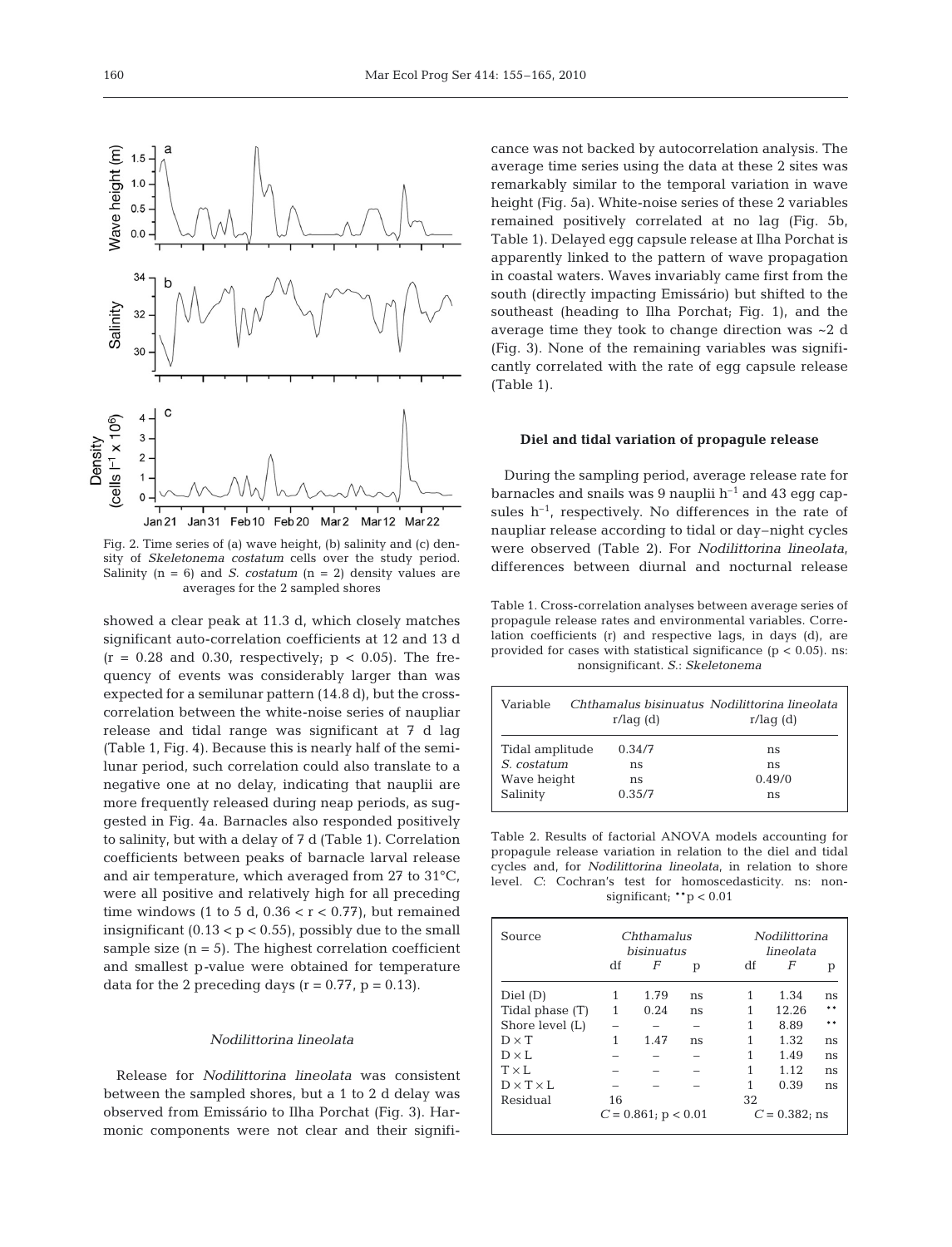

Fig. 3. *Chthamalus bisinuatus* and *Nodilittorina lineolata*. (a) Temporal patterns of propagule release at the study shores. Arrows below time series of egg capsule release for *N. lineolata* indicate the direction of wave propagation at the study area during main release events;  $\bullet$ : new moon;  $\bullet$ : full moon. (b) Cross-correlations show temporal consistency of release rates between sites for each species.  $*p < 0.05$ 

rates were not detected, but there were significant differences in propagule release between shore levels and tidal phases (Table 2). Most eggs were released from snail populations at the upper shore. Regardless of shore level, egg release was over 4 times higher during ebb tides than during flood tides (Table 2, Fig. 6).

# **DISCUSSION**

Intertidal barnacles and periwinkles living at the higher shore in this subtropical region exhibited contrasting temporal patterns of larval release. While *Chthamalus bisinuatus* nauplii were released in a clear periodic pattern, the egg capsules of *Nodilittorina lineolata* were released in a quite irregular manner. However, temporal patterns were remarkably consistent between sites for both species, indicating that factors inducing propagule release operated consistently at a spatial scale of at least a few kilometers. During the sampling period, properties of the water column appeared to change according to the tidal regime and wave action. Salinity covaried with tidal amplitude and was also positively correlated with wave height. Vertical mixing caused by disturbance of surface waves, or increasing tidal amplitude during spring tides, which are common processes in the nearshore (Mann & Lazier 1991), could have caused an increase in surface salinity in the area. Due to extensive urban impact, bay waters surrounding our study sites are usually rich in nutrients and eutrophication is frequent (Braga et al. 2000). The input of organic matter was not measured in this study, but assuming that environmental conditions have not changed substantially, an additional supply of nutrients due to wave-driven mixing may have increased *Skeletonema costatum* standing stocks above stable levels, driving their collapse. This could explain the negative correlation that was found between wave height and *S. costatum* density, at a 4 d lag.

The proximate causes for the cyclic behavior that was observed in *Chthamalus bisinuatus* larval release are not clear. Most nauplii were released during neap tides and the pattern suggests control by the tidal-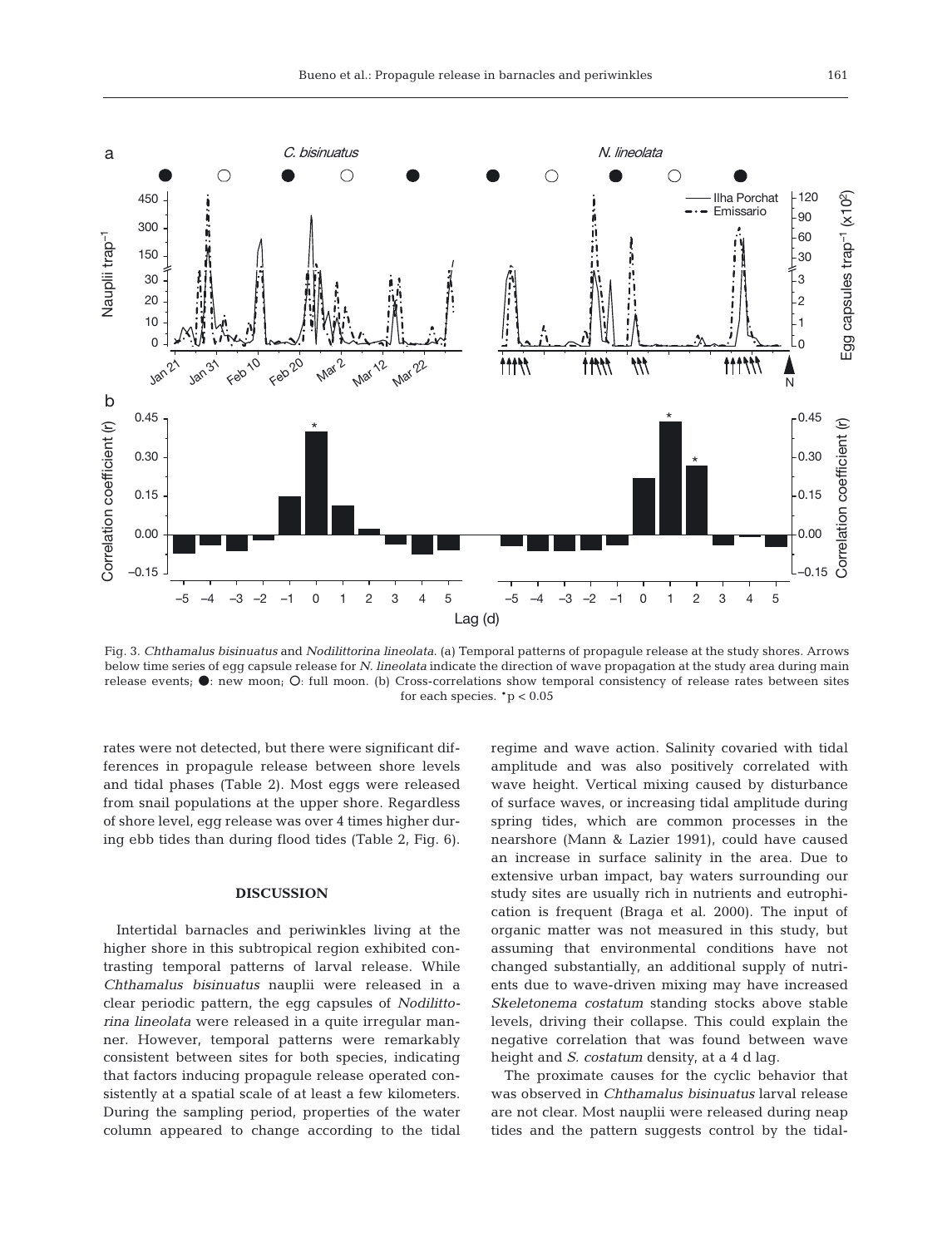

Fig. 4. *Chthamalus bisinuatus*. (a) Average time series of naupliar release  $(n = 6$  traps) at the sampling sites and tidal range in the study region. (b) Cross-correlation plot relating these variables.  $*<sub>p</sub> < 0.05$ 



Fig. 6. *Nodilittorina lineolata*. Propagule release in relation to shore level and tidal height at the Zimbro shore, São Sebastião, SP, Brazil. Differences are statistically significant in both cases ( $p < 0.01$ ). Error bars:  $\pm 1$  SE

amplitude cycle. Many studies have highlighted the importance of monthly and fortnightly cycles in synchronizing reproductive activities in marine invertebrates (e.g. Korringa 1947, Palmer 1995, Naylor 2001), and their importance were already observed in intertidal barnacles (Macho et al. 2005). The latter authors



Fig. 5. *Nodilittorina lineolata*. (a) Average time series of egg capsule release  $(n = 2$  traps) at the sampling sites and wave height in the study region. (b) Cross-correlation plot relating these variables.  $*<sub>p</sub> < 0.05$ 

found that chthamalid early nauplii were more abundant in nearshore waters during spring tides, which contrasted with our data showing the highest larval delivery during neap periods. In either case, it is difficult to hypothesize a plausible mechanism by which fortnightly release rhythms could be entrained in populations of high-shore barnacles. Moonlight cycles that are simulated in the laboratory can entrain semilunar larval release activity in populations of riverine crabs (Saigusa 1980). Recently, Forward & Bourla (2008) have demonstrated that tidal-amplitude cycles of zoeal release can be set in a subtidal crab species by providing artificial oscillations of hydrostatic pressure in the laboratory. Moonlight and hydrostatic pressure would hardly entrain fortnight rhythmicity in upper-shore barnacles. Adult barnacles are sensitive to light, as they can withdraw their cirri into the shell when shaded (Millecchia & Gwilliam 1972), and perception at light thresholds comparable to moonlight is possible, as evidenced for deep-water lobsters (Aguzzi et al. 2009). However, the opercula of upper-shore barnacles remain closed most of the time. Moreover, the height of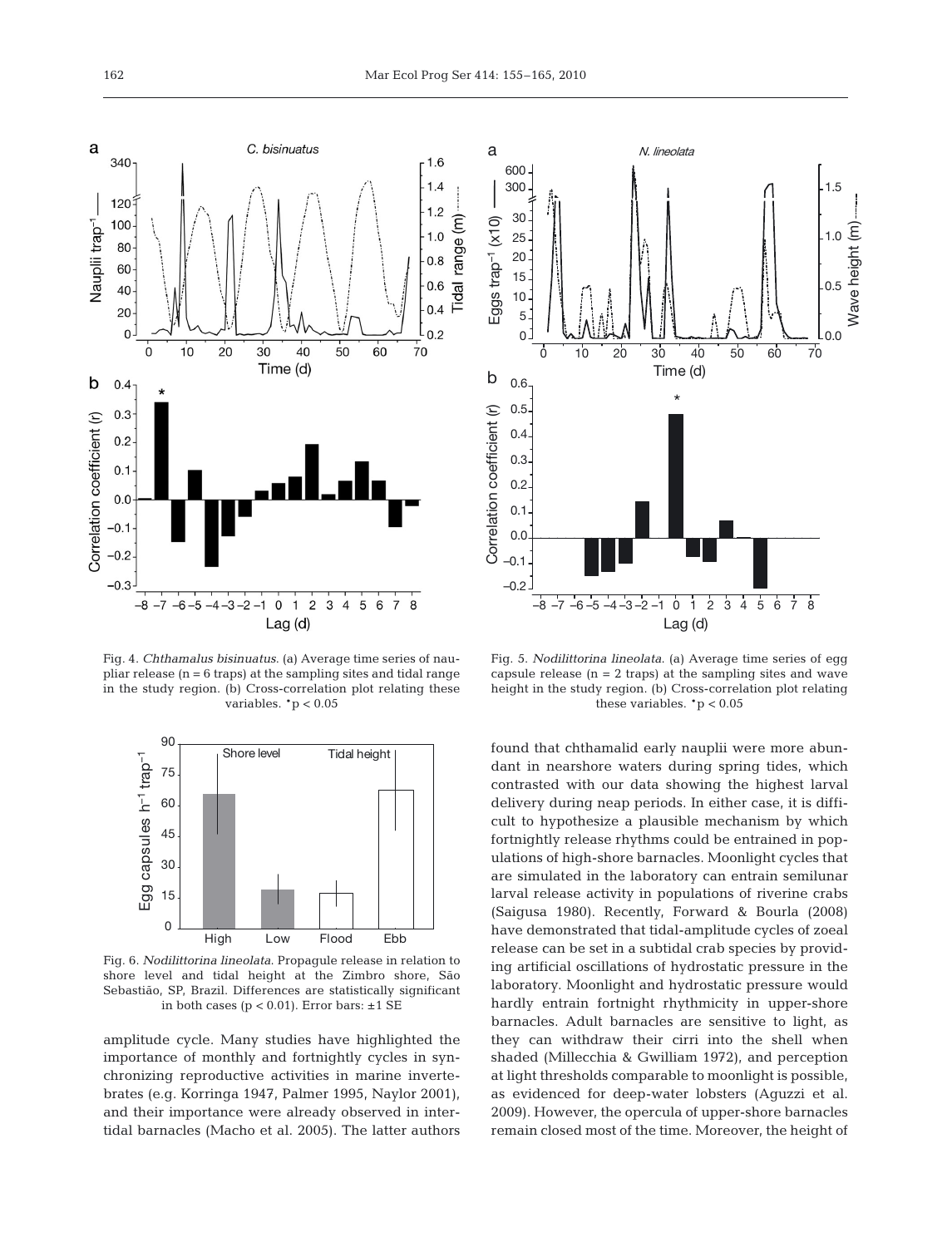the water column during brief immersion periods at the higher shore is apparently insufficient to deliver a pressure signal. In this study, we found a rhythmic pattern with a period of  $~11$  to 12 d, which is substantially different from the 14.8 d that is expected for the fortnightly cycle.

It is possible that the periodic pattern of larval release in *Chthamalus bisinuatus* has nothing to do with environmental entrainment. Although insignificant probably due to the small sample size, the correlation we found between the magnitude of release events and the average air temperature over the 2 preceding days is positive and high. Excluding periods of extreme wind-driven sea level anomalies and rainfall, these barnacles would only get wet during neap-tide periods by wave splash. Desiccation stress is thus expected to increase steadily as the tides shift from spring to neap, and could trigger larval release. Clearly, the possible role of temperature in the regulation of naupliar release of chthamalid barnacles deserves further attention. Mass adult mortality after hot summer periods is frequent in our study region (pers. obs.); thus, delivery of larvae at a time when further survival chances are particularly low may increase their fitness.

Variation in the density of phytoplanktonic cells regulates spawning and larval release events for different cold-temperate invertebrate species (Barnes 1956, 1962, Smith & Strehlow 1983, Starr et al. 1990, 1991, Wehrtmann 1994), blooms in cold-temperate regions being usually restricted to a very narrow season. Within a temporal scale of a few months, this would result in a highly stochastic pattern of release, not a rhythmic response as was observed in the present study. In addition, we found no correlation between naupliar release and the density of *Skeletonema costatum*, further suggesting that phytoplankton density did not elicit offspring delivery in *Chthamalus bisinuatus*. This is not surprising because seasonal variability of phytoplankton blooms in the subtropical coastline of Brazil is comparatively weak (Brandini et al. 2007); hence, larvae retained in coastal areas may find food supply year-round.

Unlike in the barnacle, the proximate driver of propagule delivery in *Nodilittorina lineolata* was clearly identified. Wave impact, under conditions ranging from calm to moderately agitated waters, apparently regulates egg capsule release rate. The higher the waves, the more intense was the delivery of propagules. Because the impact of waves was probably reduced inside the traps, it is likely that its effect was even higher than was estimated in this study. Since most of the releasing activity took place in the upper shore, breeding individuals preferably made use of wave splash to deliver their eggs in the water column

instead of migrating to lower levels where predation risk was higher. Wave impact may significantly increase mortality risk of adults due to dislodgment. As in barnacles, intense offspring delivery during roughwater periods may be a means to maximize reproductive success in these snails.

Our results also show that release events can be desynchronized among sites by a few days depending on the orientation of the coastline. For any given wave height, maximum release will occur when waves travel in an orthogonal path relative to the shore. Because the wave path shifted almost invariably from south–north to southeast–northwest, release events at Ilha Porchat lagged by 2 d behind those at Emissário. Similar shifts in wave direction mediated by the passing of cold fronts have been reported at a site ~130 km further north (Martins & Mahiques 2006). This wave-driven stochastic pattern of propagule release lacks any apparent harmonic components, unlike the commonly observed fortnightly rhythms of other littorinids, both in the field and in the laboratory, when artificial tides are supplied (Fish 1979, Schmitt 1979, Alifierakis & Berry 1980, Berry 1986). However, our results agree with those obtained by Pilkington (1971) for *Melarapha* spp., where the importance of wave action was also pointed out. Probably, temporal release patterns are not species-specific, but are most likely a habitatdriven feature. In microtidal regimes such as ours, the effect of wave action apparently supersedes the influence of tidal range. In areas where tidal amplitude is high and wave action is low, fortnightly rhythms such as those cited above may become more apparent.

Despite being strikingly different, the patterns reported for both barnacles and periwinkles apparently favor the retention of propagules in nearshore waters. In *Chthamalus bisinuatus*, naupliar release did not differ between ebbing and flooding tidal phases, but most delivery events were observed during neaptide periods, when offshore tidal currents are weaker. These results suggest that *C. bisinuatus* do not take advantage of differential tidal currents during the very brief periods when adults are submersed, but use neap-tide wave splash to release their larvae, which implies an immediate response upon contact with water. Most other coastal species in which tide-related cycles were examined follow a very different pattern, with propagules usually being released during springtide periods when tides start receding—a strategy which could minimize predation in the nearshore environment (as reviewed by Morgan 1995). However, there may be a trade-off between predation pressure and larval duration, so that for species undergoing relatively short pelagic development, the advantages of being retained close to shore may offset the cost of mortality due to predation. The epitoke swarming in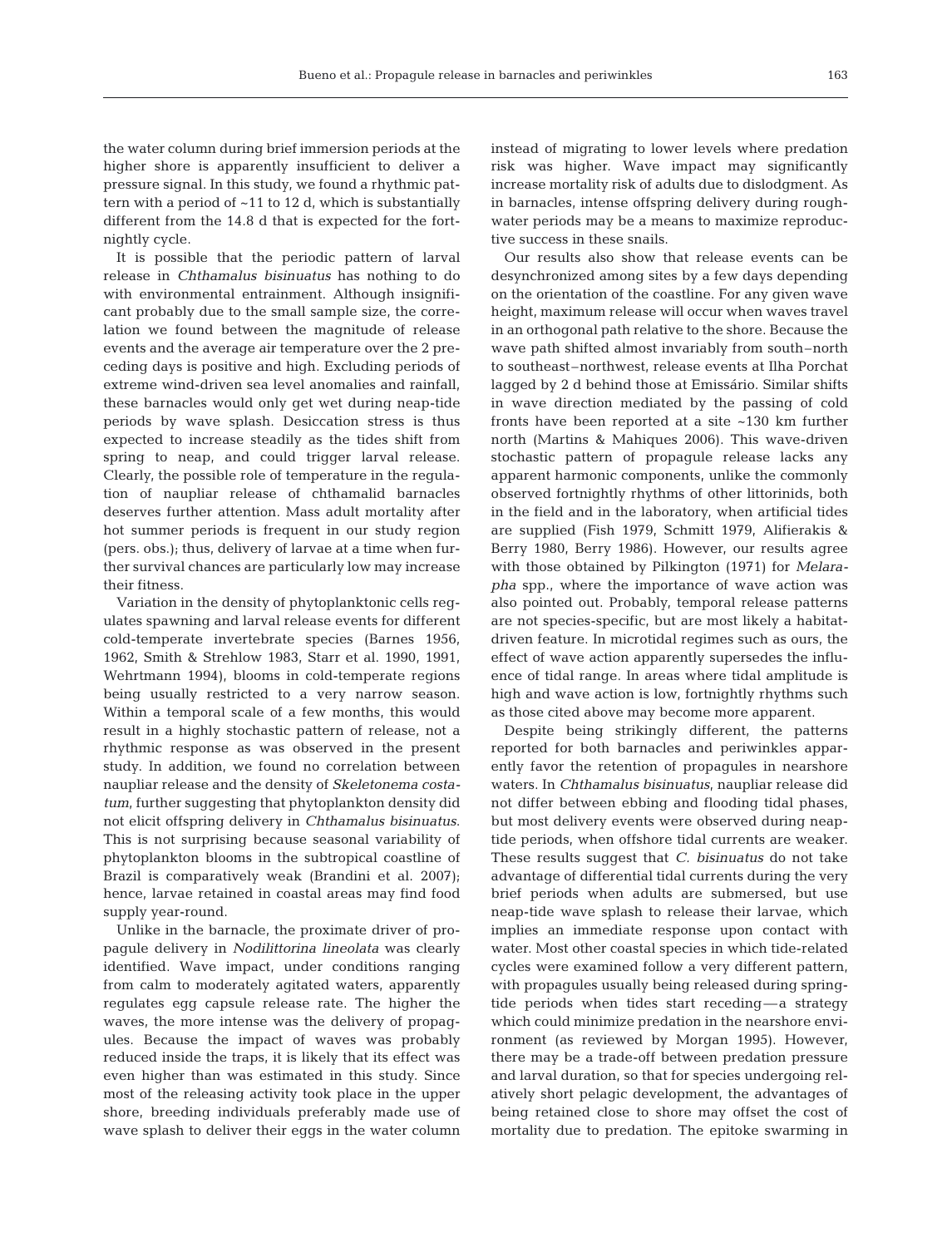spawning in the coral *Goniastrea* cf. *favulus* (Kojis & Quinn 1982) are other examples of neap-tide release of reproductive products for invertebrate taxa undergoing short pelagic stages.

Retention-favorable propagule release by *Nodilittorina lineolata* is supposedly achieved not by avoiding tide-related offshore currents, but by delivering eggs during periods when average surface water movements are expected to be mostly shoreward. Periods of rough seas are usually associated with coastal downwelling. In our study system, cold fronts causing wave swell were associated with southerly winds (da Rocha et al. 2004), which produce shoreward Ekman transport of surface water and positive sea level anomalies (Carbonel 2003). As in *N. lineolata*, gamete release in the limpet *Lottia digitalis* and 11 other species of archaeogastropods worldwide is associated with rough water conditions and wind regimes favoring coastal downwelling (reviewed by Shanks 1998). Under these circumstances, propagules would be exposed either to onshore or along-shore compensating currents (Shanks 1998), but will not experience net offshore transport if maintained close to the surface. Their retention in nearshore waters would depend on the persistence of at least 2 different coastal features: a front delimiting the boundaries between the onshore-moving water mass and the oceanic water (Shanks 1998, McCulloch & Shanks 2003), and a plume formed by coastal runoff due to rainfall (Garvine 1987, Washburn et al. 2003). The latter usually accompanies events of rough water during the passing of cold fronts in our study area. Their combined effects may produce retention-favorable conditions in coastal waters, thus decreasing advection to unsuitable habitat areas and enhancing settlement in areas close to the parental stock. Further information on the pelagic distribution of propagules and direct measurements of coastal currents will be crucial to confirm this retention mechanism.

*Acknowledgements*. Four different reviewers generously took their time for a very detailed reading of early drafts of this manuscript, and their thoughtful criticism resulted in a much improved paper. We also thank all lab colleagues for their invaluable help during fieldwork. Financial support was provided by FAPESP through a research grant to A.A.V.F. (#2008/10085-5) and a MSc fellowship to M.B. (#06/58700-4)

#### LITERATURE CITED

- Aguzzi J, Sachez-Pardo J, García JA, Sardá F (2009) ➤ Day–night and depth differences in haemolymph melatonin of the Norway lobster, *Nephrops norvegicus* (L.). Deep-Sea Res I 56:1894–1905
- Alifierakis NS, Berry AJ (1980) Rhythmic egg-release in *Litto-*➤ *rina littorea* (Mollusca: Gastropoda). J Zool 190:297–307
- the polychaete *Eunice viridis* (Caspers 1984) and Allen JD, McAlister JS (2007) Testing rates of planktonic versus benthic predation in the field. J Exp Mar Biol Ecol 347: 77–87
	- ► Almany GR, Berumen ML, Thorrold SR, Planes S, Jones GP (2007) Local replenishment of coral reef fish populations in a marine reserve. Science 316:742–744
		- Andersen P, Throndsen J (2003) Estimating cell numbers. In: Hallegraeff GM, Anderson DM, Cambella AD (eds) Manual on harmful microalgae. UNESCO, Paris, p 99–129
	- ► Barnes H (1956) *Balanus balanoides* (L.) in the Firth of Clyde: the development and annual variation of the larval population, and the causative factors. J Anim Ecol 25:72–84
	- ▶ Barnes H (1962) Note on variations in the release of nauplii of *Balanus balanoides* with special reference to the spring diatom outburst. Crustaceana 4:118–122
	- ► Berry AJ (1986) Semi-lunar and lunar spawning periodicity in some tropical littorinid gastropods. J Molluscan Stud 52: 144–149
		- Box GEP, Jenkins GM, Reinsel GC (1994) Time series analysis: forecasting and control. Prentice-Hall, NJ
	- ► Braga ES, Bonetti CVDH, Burone L, Bonetti J (2000) Eutrophication and bacterial pollution caused by industrial and domestic wastes at the Baixada Santista estuarine system–Brazil. Mar Pollut Bull 40:165–173
	- ► Brandini FP, da Silva AS, da Silva ET, Kolm H (2007) Sources of nutrients and seasonal dynamics of chlorophyll in the inner shelf off Paraná State–South Brazil Bight. J Coast Res 23:1131–1140
		- Bueno M, Flores AAV (2008) A sampling device to quantify offspring release of sessile marine invertebrates. Invertebr Reprod Dev 52:41–44
	- ► Carbonel CAAH (2003) Modelling of upwelling–downwelling cycles caused by variable wind in a very sensitive coastal system. Cont Shelf Res 23:1559–1578
	- Caspers H (1984) Spawning periodicity and habitat of the ➤ palolo worm *Eunice viridis* (Polychaeta: Eunicidae) in the Samoan Islands. Mar Biol 79:229–236
	- da Rocha RP, Sugahara S, da Silveira RB (2004) Sea waves ➤ generated by extratropical cyclones in the South Atlantic Ocean: hindcast and validation against altimeter data. Weather Forecast 19:398–410
	- ► De Vries MC, Forward RB Jr (1989) Rhythms in larval release of the sublittoral crab *Neopanope sayi* and the supralittoral crab *Sesarma cinereum* (Decapoda, Brachyura). Mar Biol 100:241–248
		- Eckelbarger KJ (1976) Larval development and population aspects of the reef-building polychaete *Phragmatopoma lapidosa* from the east coast of Florida. Bull Mar Sci 26: 117–132
		- Fish JD (1979) The rhythmic spawning behaviour of *Littorina littorea* (L.). J Molluscan Stud 45:172–177
	- ► Fish JD, Fish S (1977) The veliger larva of *Hydrobia ulvae* with observations on the veliger of *Littorina littorea* (Mollusca: Prosobranchia). J Zool 182:495–503
	- ► Flores AAV, Mazzuco ACA, Bueno M (2007) A field study to describe diel, tidal and semilunar rhythms of larval release in an assemblage of tropical rocky shore crabs. Mar Biol 151:1989–2002
		- Forward RB Jr (1987) Larval release rhythms of decapod crustaceans: an overview. Bull Mar Sci 41:165–176
	- ▶ Forward RB Jr, Bourla MH (2008) Entrainment of the larval release rhythm of the crab *Rhithropanopeus harrisii* (Brachyura: Xanthidae) by cycles in hydrostatic pressure. J Exp Mar Biol Ecol 357:128–133
	- ► Garvine RW (1987) Estuary plumes and fronts in shelf waters: a layer model. J Phys Oceanogr 17:1877–1896